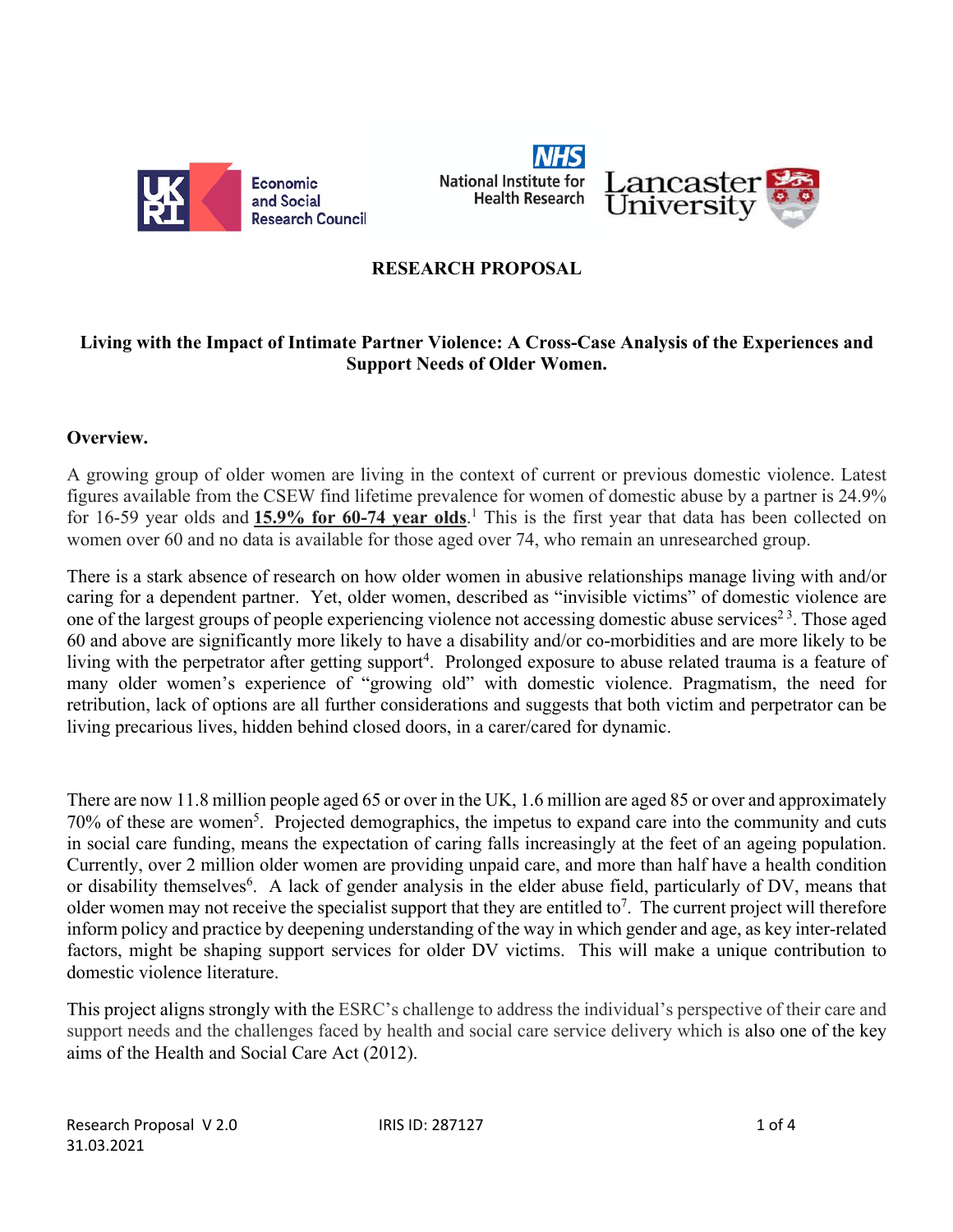### **Aim:**

To better understand the experiences of older women, who are living with the impact of intimate partner violence (IPV), with a view to improving support services. Intimate Partner Violence (IPV) is a particular form of abuse perpetrated by an intimate partner as opposed to another family member.

### **Objectives:**

- To identify and report on the lived experiences of women, 65 and over, who have been exposed to intimate partner violence (IPV)
- To establish the extent and impact of health and social care inter-disciplinary understanding and collaboration in relation to domestic violence in this specific context.
- To identify and promote the support needs of older women living with IPV in relation to class, health/disability status, ethnicity.

### **Research Questions:**

- **1.** What are the lived experiences of older women living in the context of IPV.
- 2. What are older women's experiences of support services?
- 3. How has the Covid-19 pandemic impacted upon these experiences?
- 4. To what extent is there a shared understanding of older women's support needs amongst the range of service providers and older female victims/survivors of IPV?
- 5. How does the age, gender and health of these women figure in the identification and support of IPV by service providers.
- 6. How can the identification of IPV in older women and their on-going support be improved?

#### **Methodology.**

A mixed-methods, multiple case study design will be used with up to 10 case studies being carefully selected. Each case will reflect diversity of class, culture, health and carer status, with a view to drawing the cases together for subsequent cross-case analysis.

A case study design has been selected as the most appropriate empirical way of examining the complexities related to abuse of older women in this very specific real life context<sup>8</sup>. Multiple data sources (see below), will be collected in order to triangulate the data.

# **Phase 1 - Primary Data Collection (#1, #2, #5)**

- 1) In-depth narrative interviews with up to 10 women, 65 years and older. Transcripts will be transcribed verbatim and coded utilising Atlasti software.
- 2) Case notes of the victims/survivors will be retrieved, with consent. Information on referral details, intervention offered, whether this was taken up or not, and outcomes, will be documented.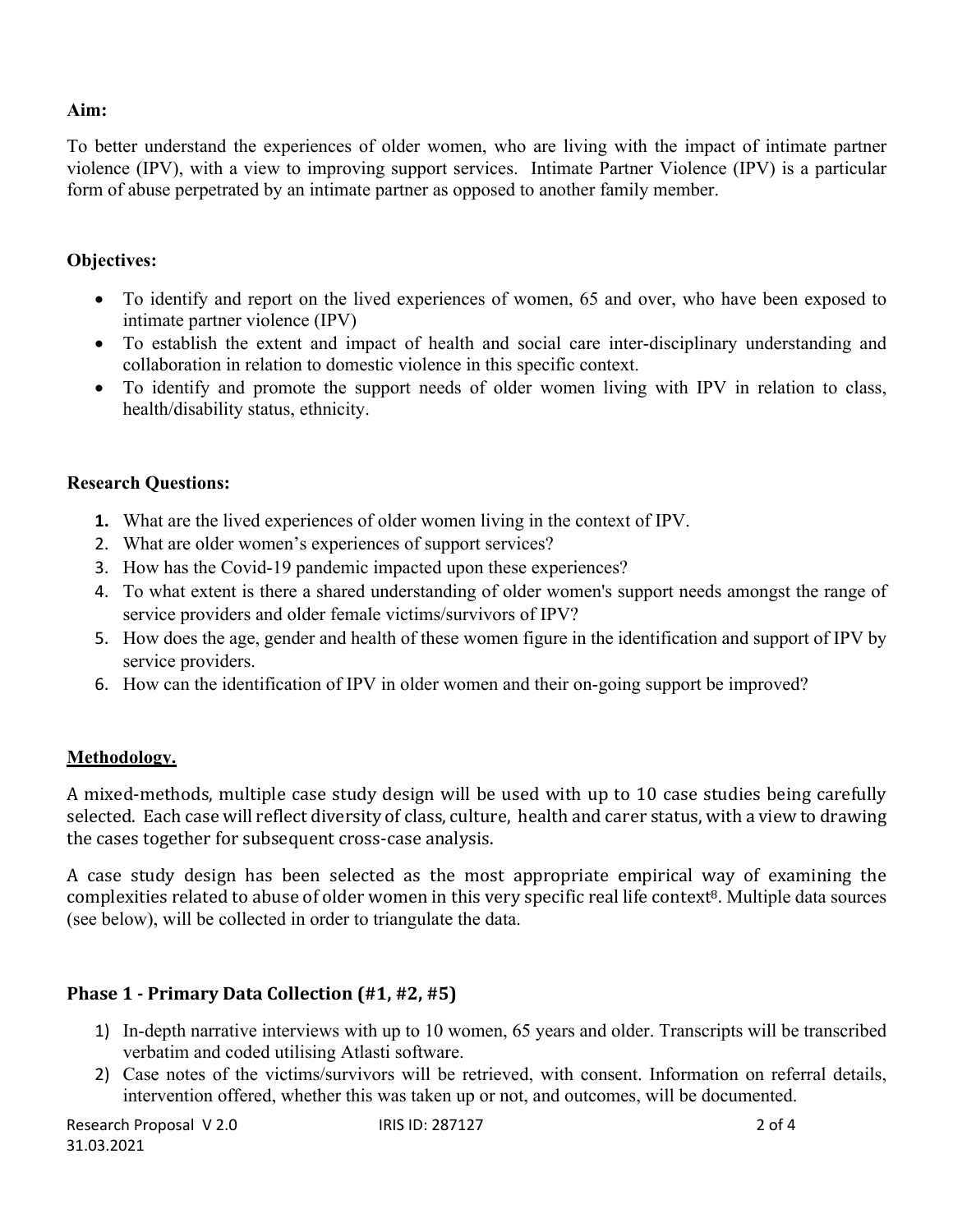3) Non-participant observation at the health and social care meetings (safe-guarding, Multi-Agency Risk Assessment (MARAC) for those participants that might have these pending and who consent to this upfront. This is to enable the observation of frontline safeguarding policies and procedures in practice. Written field notes will be made and anonymised. Narrative analysis from these meetings will aid insight into the way in which practitioners' approach, construct and negotiate a support plan and how factors such as gender, age and health of victim and perpetrator might influence decision-making.

# **Phase 2 - Secondary Contextual Data Collection (#3, #4 and #5)**

1) 5 Focus Groups:

FG1 Primary Health Care Professionals FG2 Adult Social Care and Safeguarding Professionals FG3 Specialist Domestic Abuse Services. FG4 Older people support organisations. FG5 Community Nurses

The focus group guides and vignettes will be created based around the data collected in Phase 1. The design will probe knowledge and attitudes that specific groups may have in relation to IPV in older couples.

2) Narrative analysis of Adult Protection Policy and Procedures, local Safeguarding Adult Boards (SAB) and Safeguarding Adult Reviews. Operational Guidelines, adult protection monitoring data, annual reports. 

# **Ethics:**

Applications will be submitted to Lancaster University's Faculty of Arts and Social Science ethics committee, the Health Research Authority Approval (HRA) via IRAS and the local Multi-Research Ethics Committee (MREC). A case study research data management plan will be developed.

# **Communication and Impact Activities.**

Two peer-reviewed publications will be produced (Journal of Women and Aging and the Journal of Elder Abuse and Neglect) alongside work to broaden readership and commentary to the general public, (article in The Conversation and social media work). Dissemination will also be via workshops with relevant stakeholders and conference presentations. The success of these impact activities will be evaluated at strategic timepoints.